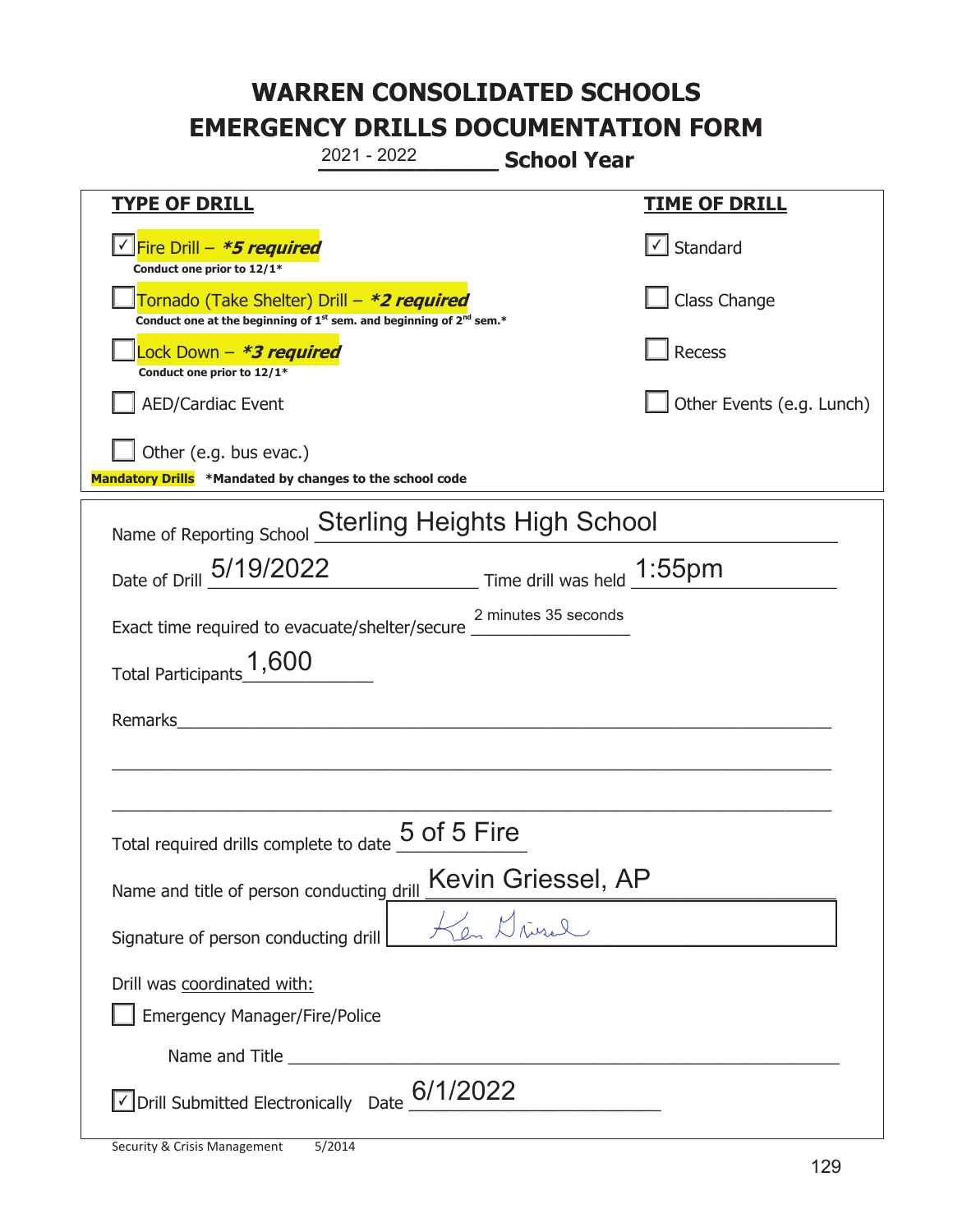|                                                                                                                                           | 2021 - 2022                 | <b>School Year</b>   |                           |
|-------------------------------------------------------------------------------------------------------------------------------------------|-----------------------------|----------------------|---------------------------|
| <b>TYPE OF DRILL</b>                                                                                                                      |                             |                      | <b>TIME OF DRILL</b>      |
| <u>√ Fire Drill – <i>*5 required</i></u><br>Conduct one prior to 12/1*                                                                    |                             |                      | Standard                  |
| Tornado (Take Shelter) Drill - *2 required<br>Conduct one at the beginning of 1 <sup>st</sup> sem. and beginning of 2 <sup>nd</sup> sem.* |                             |                      | Class Change              |
| Lock Down - *3 required<br>Conduct one prior to 12/1*                                                                                     |                             |                      | Recess                    |
| <b>AED/Cardiac Event</b>                                                                                                                  |                             |                      | Other Events (e.g. Lunch) |
| Other (e.g. bus evac.)<br>Mandatory Drills *Mandated by changes to the school code                                                        |                             |                      |                           |
| Name of Reporting School Sterling Heights High School                                                                                     |                             |                      |                           |
| Date of Drill 5/4/22                                                                                                                      | Time drill was held 12:30pm |                      |                           |
| Exact time required to evacuate/shelter/secure _________________________________                                                          |                             | 2 minutes 14 seconds |                           |
| Total Participants_1,600                                                                                                                  |                             |                      |                           |
| Remarks                                                                                                                                   |                             |                      |                           |
|                                                                                                                                           |                             |                      |                           |
| Total required drills complete to date 4 of 5 Fire                                                                                        |                             |                      |                           |
| Name and title of person conducting drill                                                                                                 |                             | Kevin Griessel, AP   |                           |
| Signature of person conducting drill                                                                                                      |                             |                      |                           |
| Drill was coordinated with:<br><b>Emergency Manager/Fire/Police</b>                                                                       |                             |                      |                           |
|                                                                                                                                           |                             |                      |                           |
| Drill Submitted Electronically Date $5/4/2022$                                                                                            |                             |                      |                           |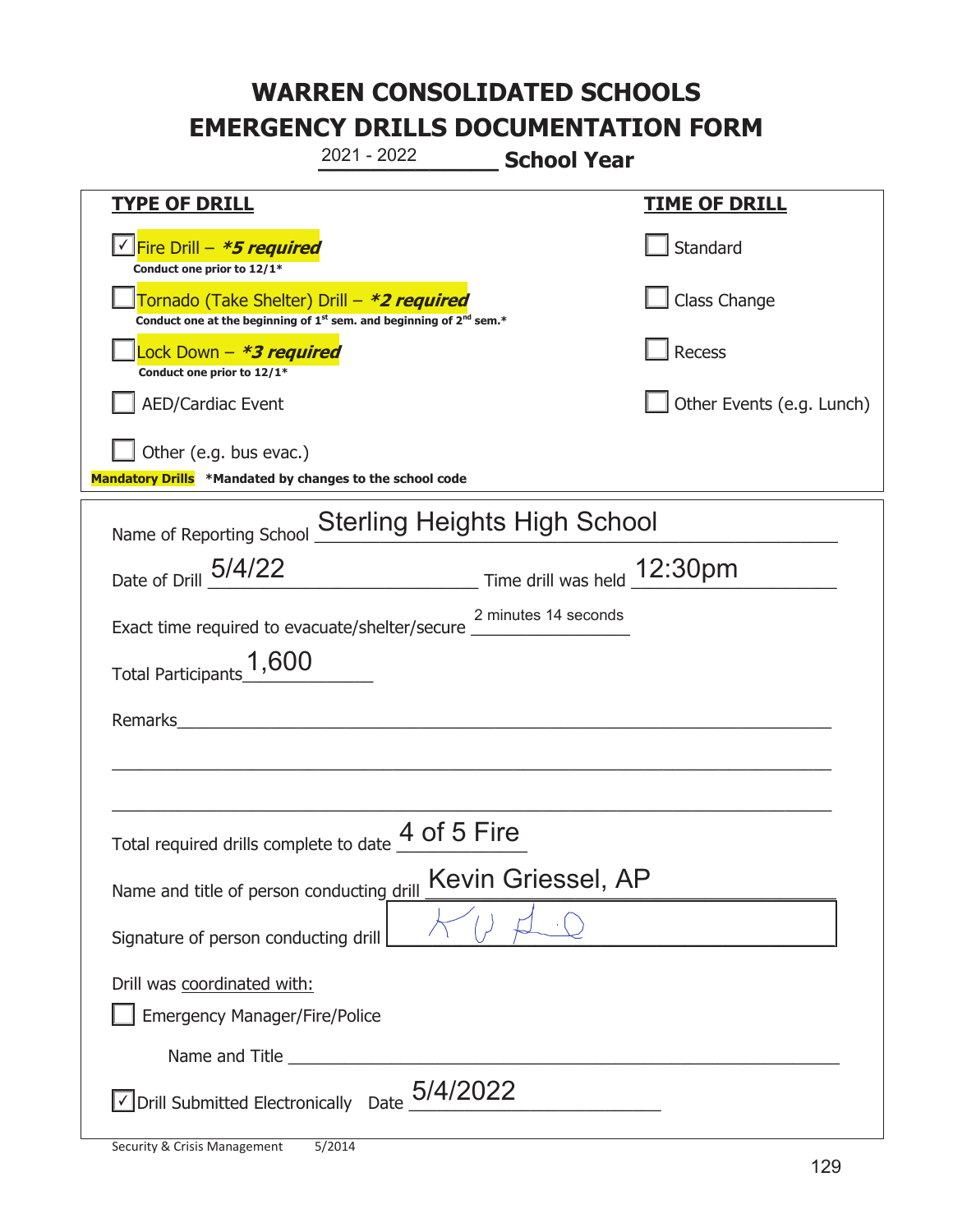|                                                                                    | 2021 / 2022                                                                                 | <b>School Year</b>    |                           |
|------------------------------------------------------------------------------------|---------------------------------------------------------------------------------------------|-----------------------|---------------------------|
| <b>TYPE OF DRILL</b>                                                               |                                                                                             |                       | <b>TIME OF DRILL</b>      |
| Fire Drill - *5 required<br>Conduct one prior to 12/1*                             |                                                                                             |                       | Standard                  |
| Tornado (Take Shelter) Drill – *2 required                                         | Conduct one at the beginning of 1 <sup>st</sup> sem. and beginning of 2 <sup>nd</sup> sem.* |                       | Class Change              |
| Lock Down - *3 required<br>Conduct one prior to 12/1*                              |                                                                                             |                       | Recess                    |
| <b>AED/Cardiac Event</b>                                                           |                                                                                             |                       | Other Events (e.g. Lunch) |
| Other (e.g. bus evac.)<br>Mandatory Drills *Mandated by changes to the school code |                                                                                             |                       |                           |
|                                                                                    |                                                                                             |                       |                           |
| Name of Reporting School                                                           | <b>Sterling Height High School</b>                                                          |                       |                           |
| Date of Drill April 22, 2022 Time drill was held 12:45pm                           |                                                                                             |                       |                           |
| Exact time required to evacuate/shelter/secure $12:50$                             |                                                                                             |                       |                           |
| Total Participants <sup>1</sup> ,600                                               |                                                                                             |                       |                           |
| Remarks                                                                            | <u> 1980 - Jan James James Barbara, president e</u>                                         |                       |                           |
|                                                                                    |                                                                                             |                       |                           |
|                                                                                    |                                                                                             |                       |                           |
| Total required drills complete to date $\underline{\mathcal{3} \text{ of 3}}$      |                                                                                             |                       |                           |
| Name and title of person conducting drill                                          |                                                                                             | <b>Kevin Griessel</b> |                           |
| Signature of person conducting drill                                               |                                                                                             |                       |                           |
| Drill was coordinated with:                                                        |                                                                                             |                       |                           |
| <b>Emergency Manager/Fire/Police</b>                                               |                                                                                             |                       |                           |
|                                                                                    |                                                                                             |                       |                           |
| $\sqrt{\phantom{a}}$ Drill Submitted Electronically Date $\phantom{a}$ 4/22/2022   |                                                                                             |                       |                           |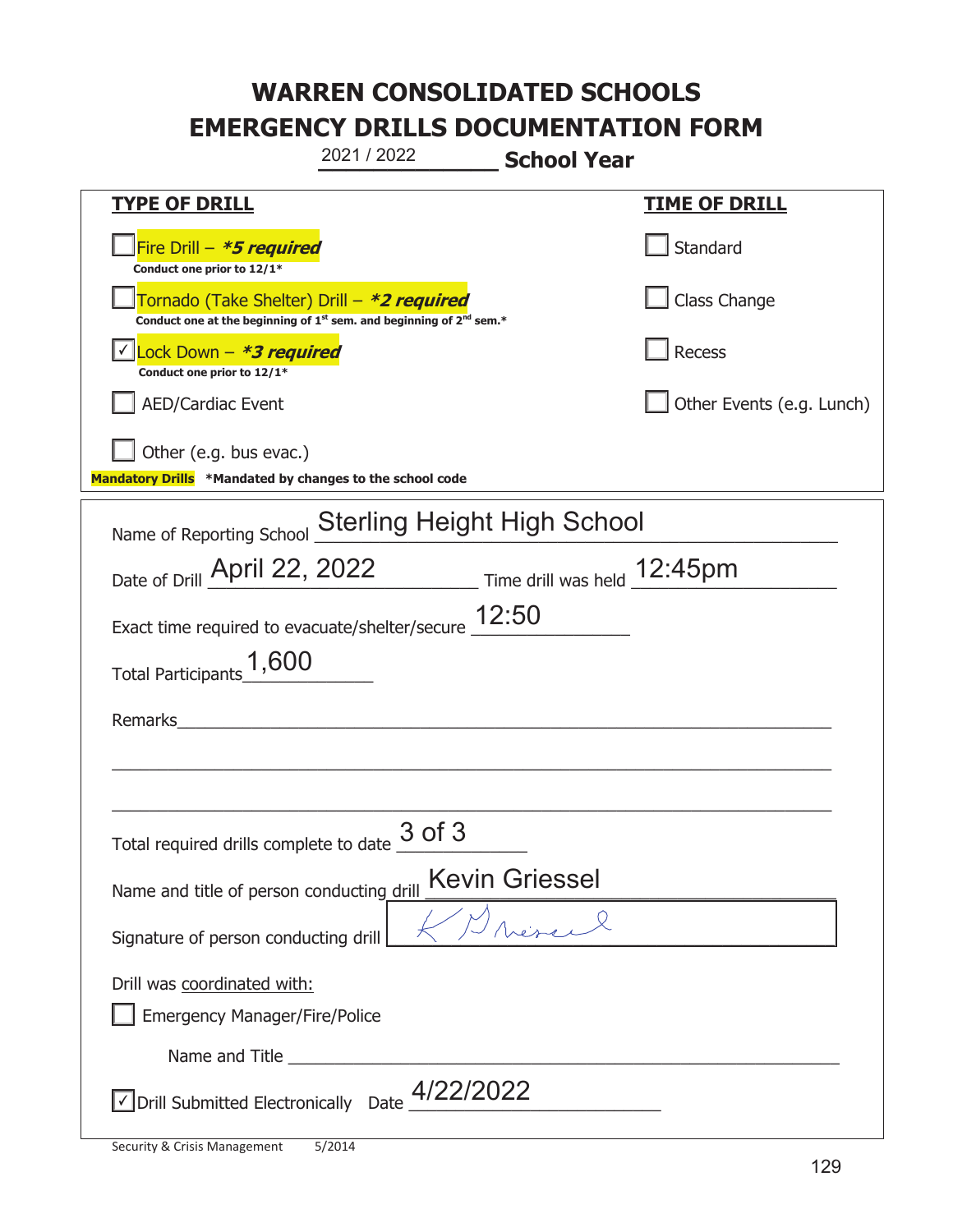|                                                                            | 2021 - 2022                                                                                 | <b>School Year</b>                                    |                                   |
|----------------------------------------------------------------------------|---------------------------------------------------------------------------------------------|-------------------------------------------------------|-----------------------------------|
| <b>TYPE OF DRILL</b>                                                       |                                                                                             |                                                       | <b>TIME OF DRILL</b>              |
| Fire Drill $-$ <b>*5 required</b><br>Conduct one prior to 12/1*            |                                                                                             |                                                       | $\lfloor \angle \rfloor$ Standard |
| Tornado (Take Shelter) Drill – *2 required                                 | Conduct one at the beginning of 1 <sup>st</sup> sem. and beginning of 2 <sup>nd</sup> sem.* |                                                       | Class Change                      |
| Lock Down – <b>*<i>3 required</i></b><br>Conduct one prior to 12/1*        |                                                                                             |                                                       | Recess                            |
| <b>AED/Cardiac Event</b>                                                   |                                                                                             |                                                       | Other Events (e.g. Lunch)         |
| Other (e.g. bus evac.)                                                     |                                                                                             |                                                       |                                   |
| Mandatory Drills *Mandated by changes to the school code                   |                                                                                             |                                                       |                                   |
| Name of Reporting School                                                   | <b>Sterling Heights High School</b>                                                         |                                                       |                                   |
| Date of Drill 4/20/2022                                                    |                                                                                             | $\frac{1:10}{2}$ Time drill was held $\frac{1:10}{2}$ |                                   |
| Exact time required to evacuate/shelter/secure                             |                                                                                             | 3 minutes                                             |                                   |
| Total Participants <sup>1</sup> ,600                                       |                                                                                             |                                                       |                                   |
| Remarks                                                                    |                                                                                             |                                                       |                                   |
|                                                                            |                                                                                             |                                                       |                                   |
|                                                                            |                                                                                             |                                                       |                                   |
| Total required drills complete to date $\frac{2 \text{ of 2 SheIter}}{}$   |                                                                                             |                                                       |                                   |
| Name and title of person conducting drill                                  |                                                                                             | <b>Kevin Griessel</b>                                 |                                   |
| Signature of person conducting drill                                       |                                                                                             | Car Mineral                                           |                                   |
| Drill was coordinated with:                                                |                                                                                             |                                                       |                                   |
| <b>Emergency Manager/Fire/Police</b>                                       |                                                                                             |                                                       |                                   |
|                                                                            |                                                                                             |                                                       |                                   |
| $\sqrt{\phantom{a}}$ Drill Submitted Electronically Date $\frac{6}{12022}$ |                                                                                             |                                                       |                                   |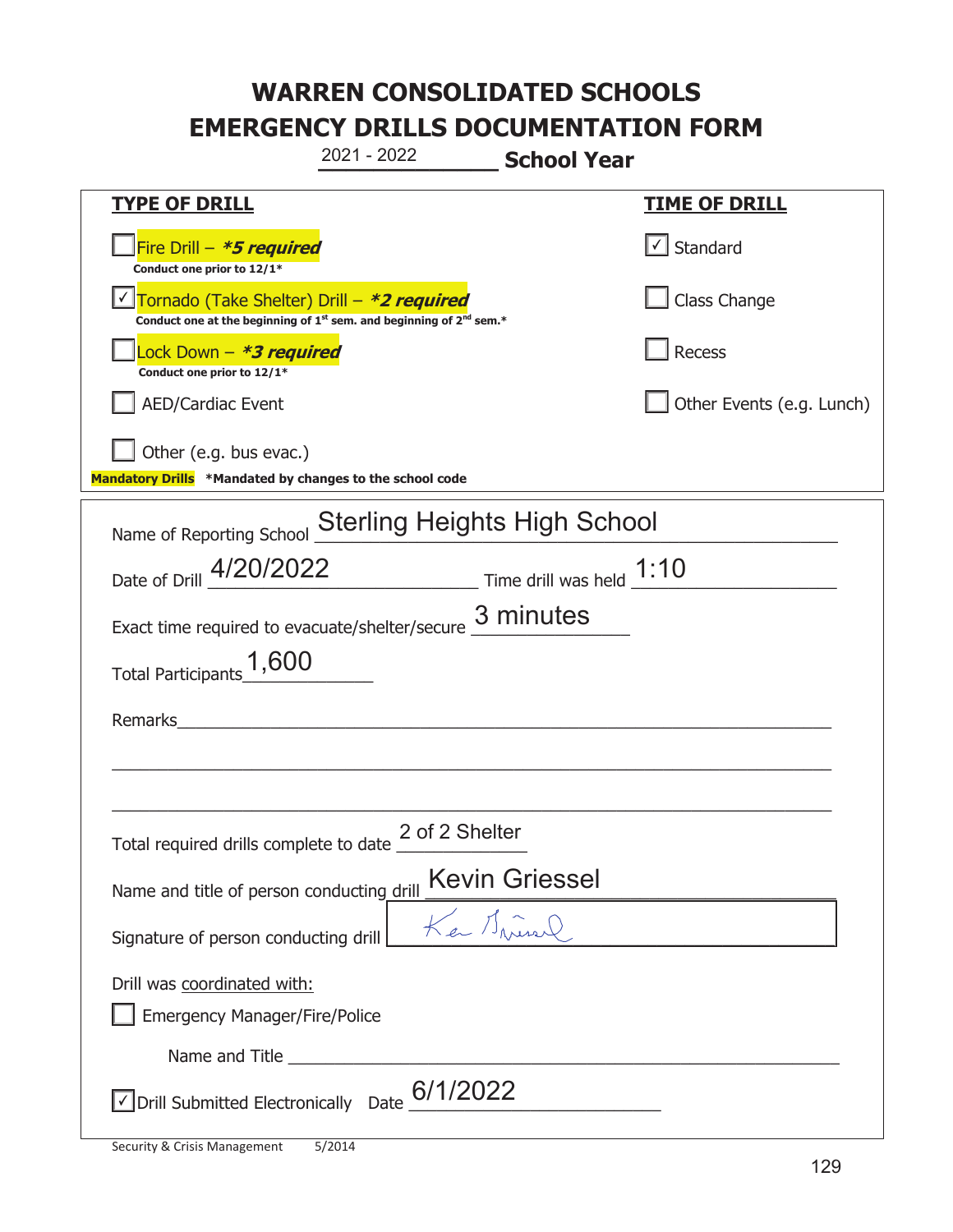|                                                                                                                                           | 2021 - 2022                         | <b>School Year</b> |                                     |
|-------------------------------------------------------------------------------------------------------------------------------------------|-------------------------------------|--------------------|-------------------------------------|
| <b>TYPE OF DRILL</b>                                                                                                                      |                                     |                    | <u>TIME OF DRILL</u>                |
| Fire Drill - *5 required<br>Conduct one prior to 12/1*                                                                                    |                                     |                    | Standard                            |
| Tornado (Take Shelter) Drill – *2 required<br>Conduct one at the beginning of 1 <sup>st</sup> sem. and beginning of 2 <sup>nd</sup> sem.* |                                     |                    | Class Change                        |
| Lock Down - <b>*3 required</b><br>Conduct one prior to 12/1*                                                                              |                                     |                    | Recess                              |
| <b>AED/Cardiac Event</b>                                                                                                                  |                                     |                    | Other Events (e.g. Lunch)           |
| Other (e.g. bus evac.)<br>Mandatory Drills *Mandated by changes to the school code                                                        |                                     |                    |                                     |
| Name of Reporting School                                                                                                                  | <b>Sterling Heights High School</b> |                    |                                     |
| Date of Drill January 20, 2022 Time drill was held 12:45                                                                                  |                                     |                    |                                     |
| Exact time required to evacuate/shelter/secure                                                                                            |                                     | 4.5 minutes        |                                     |
| 1,600<br><b>Total Participants</b>                                                                                                        |                                     |                    |                                     |
| Remarks_________ A virtual teacher asked if she should stop teaching, dismiss her class,                                                  |                                     |                    |                                     |
| and turn off her computer. I suggested that was a great idea because in a real situation,                                                 |                                     |                    |                                     |
| we don't want to broadcast what's happening in the school. Do you agree? Suggestion ?                                                     |                                     |                    |                                     |
| Total required drills complete to date                                                                                                    | $2$ of $3$                          |                    |                                     |
| Name and title of person conducting drill                                                                                                 |                                     |                    | Kevin Griessel, Assistant Principal |
| Signature of person conducting drill                                                                                                      |                                     |                    |                                     |
| Drill was coordinated with:                                                                                                               |                                     |                    |                                     |
| <b>Emergency Manager/Fire/Police</b>                                                                                                      |                                     |                    |                                     |
| Name and Title                                                                                                                            |                                     |                    |                                     |
| $ $ Drill Submitted Electronically Date $\frac{1}{2}$ January 20, 2022                                                                    |                                     |                    |                                     |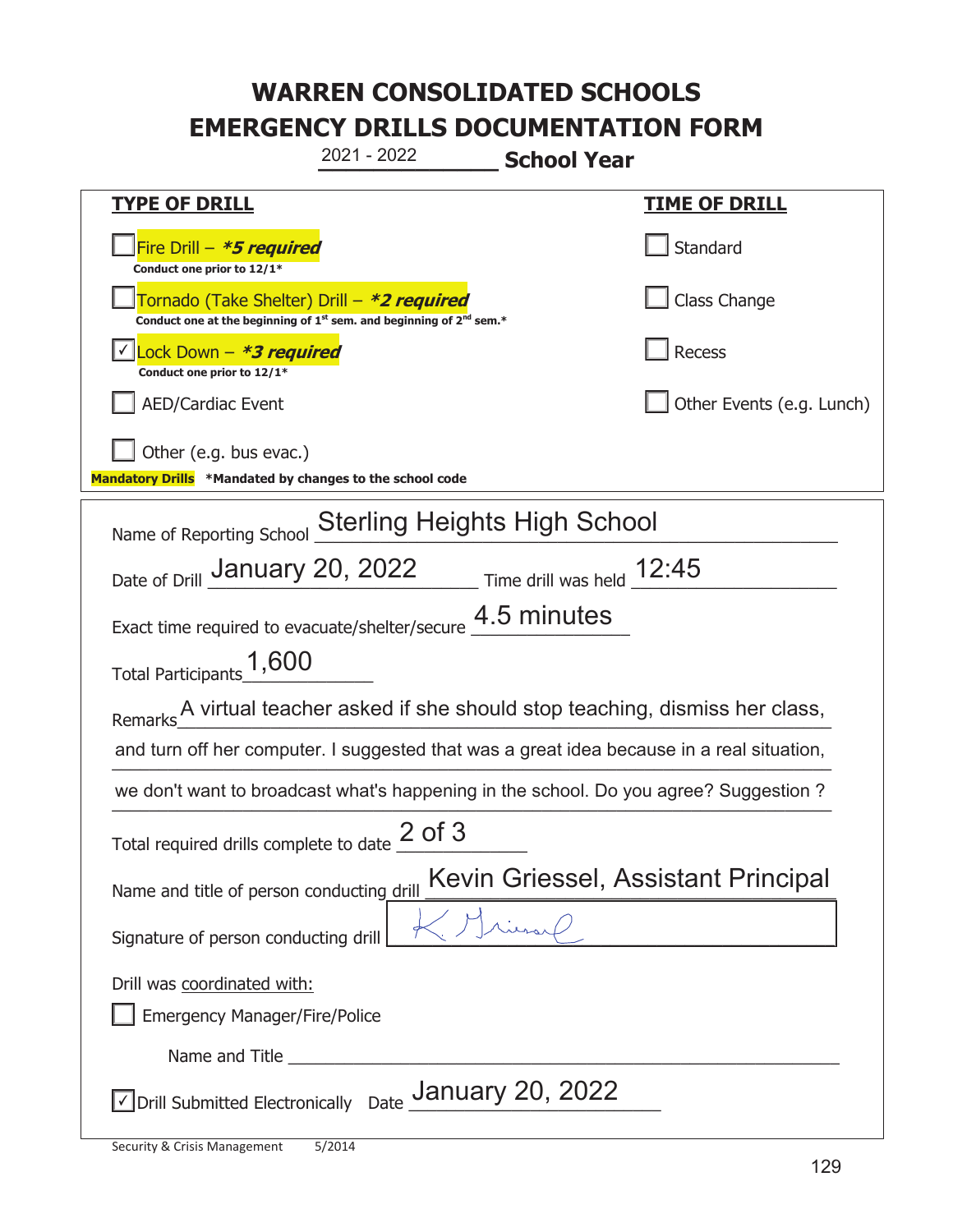|                                                                                                                                                     | 2021 - 2022 | <b>School Year</b>                                                        |                           |
|-----------------------------------------------------------------------------------------------------------------------------------------------------|-------------|---------------------------------------------------------------------------|---------------------------|
| <b>TYPE OF DRILL</b>                                                                                                                                |             |                                                                           | <b>TIME OF DRILL</b>      |
| Fire Drill - *5 required<br>Conduct one prior to 12/1*                                                                                              |             |                                                                           | Standard                  |
| <u> √ Tornado (Take Shelter) Drill – *2 required</u><br>Conduct one at the beginning of 1 <sup>st</sup> sem. and beginning of 2 <sup>nd</sup> sem.* |             |                                                                           | Class Change              |
| Lock Down - *3 required<br>Conduct one prior to 12/1*                                                                                               |             |                                                                           | Recess                    |
| <b>AED/Cardiac Event</b>                                                                                                                            |             |                                                                           | Other Events (e.g. Lunch) |
| Other (e.g. bus evac.)<br>Mandatory Drills *Mandated by changes to the school code                                                                  |             |                                                                           |                           |
| Name of Reporting School Sterling Heights High School                                                                                               |             |                                                                           |                           |
| Date of Drill 1/13/2022                                                                                                                             |             | $\frac{9:45}{\frac{3}{2}}$ Time drill was held $\frac{9:45}{\frac{3}{2}}$ |                           |
| Exact time required to evacuate/shelter/secure __________________________________                                                                   |             | 3 minutes 45 seconds                                                      |                           |
| Total Participants_1,600                                                                                                                            |             |                                                                           |                           |
| <b>Remarks</b>                                                                                                                                      |             |                                                                           |                           |
|                                                                                                                                                     |             |                                                                           |                           |
|                                                                                                                                                     |             |                                                                           |                           |
| Total required drills complete to date $\frac{1 \text{ of } 2 \text{ Shelter}}{2}$                                                                  |             |                                                                           |                           |
| Name and title of person conducting drill                                                                                                           |             | <b>Kevin Griessel</b>                                                     |                           |
| Signature of person conducting drill                                                                                                                |             |                                                                           |                           |
| Drill was coordinated with:<br><b>Emergency Manager/Fire/Police</b>                                                                                 |             |                                                                           |                           |
|                                                                                                                                                     |             | Name and Title <b>Name and Title</b>                                      |                           |
| √Drill Submitted Electronically Date 6/1/2022                                                                                                       |             |                                                                           |                           |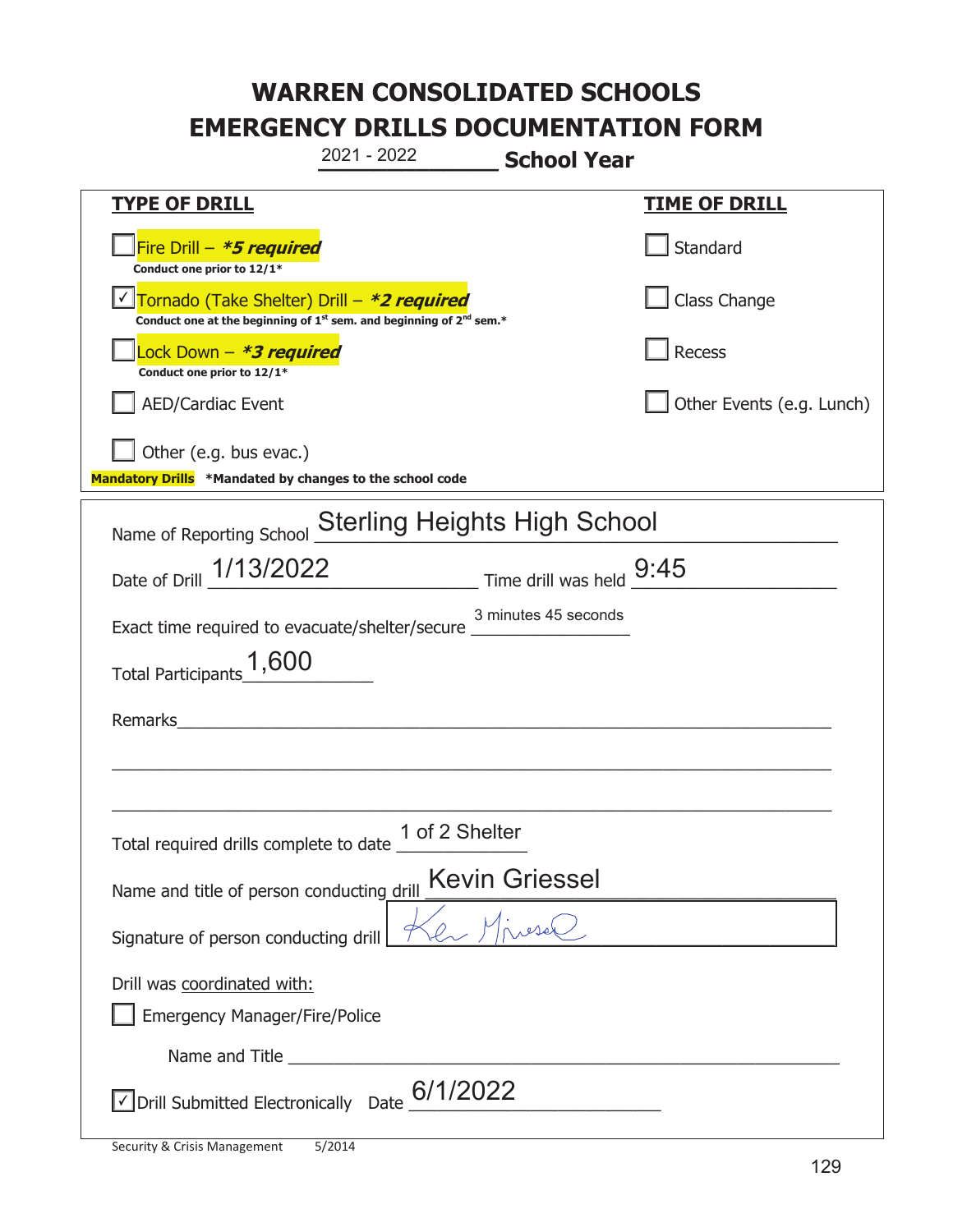| 21/22                                                                                                                                     | <b>School Year</b>                                  |
|-------------------------------------------------------------------------------------------------------------------------------------------|-----------------------------------------------------|
| <b>TYPE OF DRILL</b>                                                                                                                      | <b>TIME OF DRILL</b>                                |
| Conduct one prior to 12/1*                                                                                                                | Standard                                            |
| Tornado (Take Shelter) Drill – *2 required<br>Conduct one at the beginning of 1 <sup>st</sup> sem. and beginning of 2 <sup>nd</sup> sem.* | Class Change                                        |
| Lock Down - *3 required<br>Conduct one prior to 12/1*                                                                                     | Recess                                              |
| <b>AED/Cardiac Event</b>                                                                                                                  | Other Events (e.g. Lunch)                           |
| Other (e.g. bus evac.)<br>Mandatory Drills *Mandated by changes to the school code                                                        |                                                     |
| Name of Reporting School                                                                                                                  | <b>Sterling Heights High School</b>                 |
|                                                                                                                                           | Date of Drill 11/19/2021 Time drill was held 1:05pm |
| Exact time required to evacuate/shelter/secure _                                                                                          | 2 minutes 27 seconds                                |
| Total Participants <sup>1</sup> ,600                                                                                                      |                                                     |
| Remarks                                                                                                                                   |                                                     |
|                                                                                                                                           |                                                     |
|                                                                                                                                           |                                                     |
| Total required drills complete to date $\frac{3 \text{ of } 5 \text{ Fire}}$                                                              |                                                     |
| Name and title of person conducting drill                                                                                                 | <b>Kevin Griessel</b>                               |
| Signature of person conducting drill                                                                                                      |                                                     |
| Drill was coordinated with:                                                                                                               |                                                     |
| <b>Emergency Manager/Fire/Police</b>                                                                                                      |                                                     |
|                                                                                                                                           |                                                     |
|                                                                                                                                           |                                                     |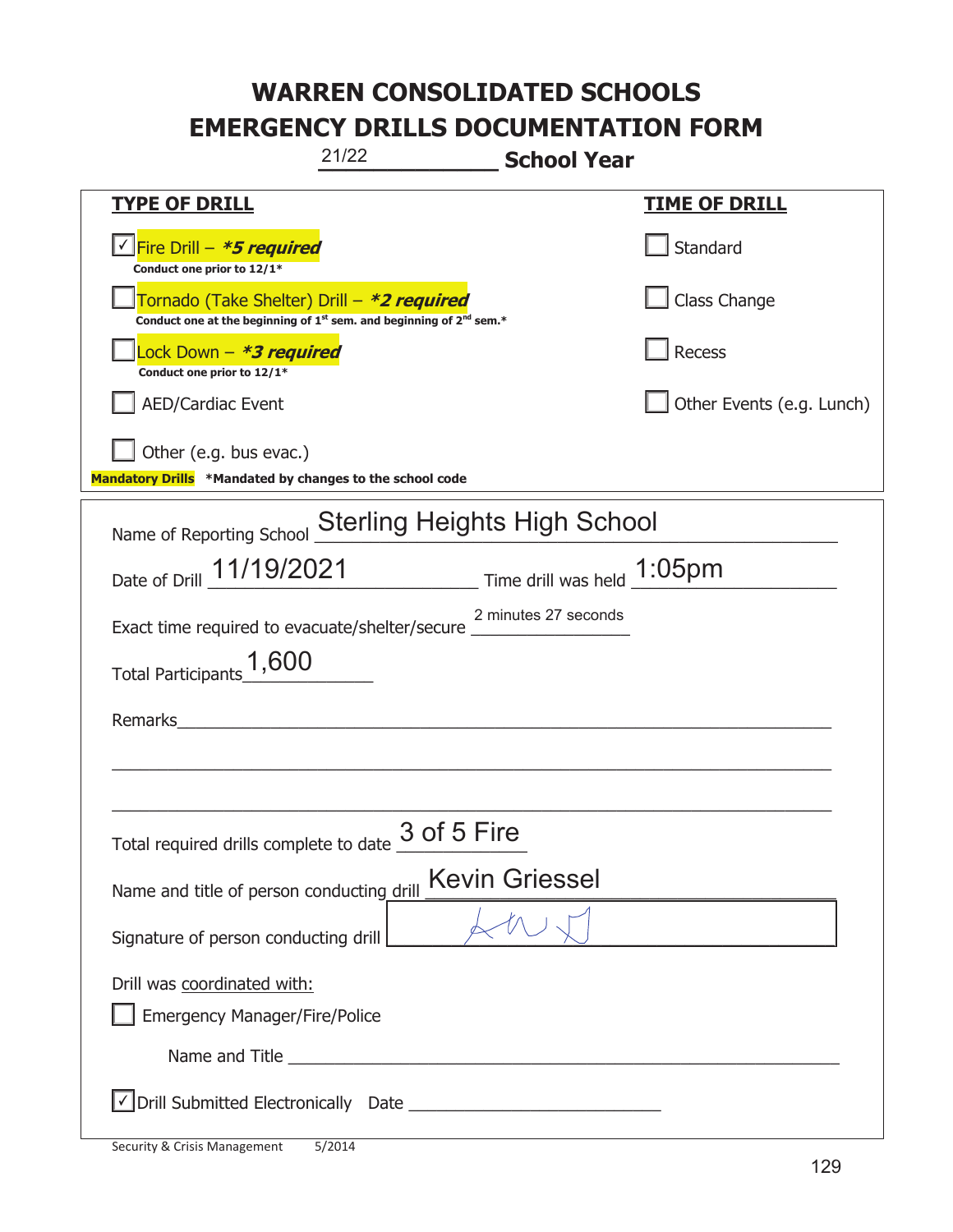|                                                                                           | 2021 - 2022                                                                                                           | <b>School Year</b>    |                           |
|-------------------------------------------------------------------------------------------|-----------------------------------------------------------------------------------------------------------------------|-----------------------|---------------------------|
| <b>TYPE OF DRILL</b>                                                                      |                                                                                                                       |                       | <b>TIME OF DRILL</b>      |
| Fire Drill - <b>*5 required</b><br>Conduct one prior to 12/1*                             |                                                                                                                       |                       | Standard                  |
| Tornado (Take Shelter) Drill – *2 required                                                | Conduct one at the beginning of 1 <sup>st</sup> sem. and beginning of 2 <sup>nd</sup> sem.*                           |                       | Class Change              |
| Lock Down $-$ *3 required<br>Conduct one prior to 12/1*                                   |                                                                                                                       |                       | Recess                    |
| <b>AED/Cardiac Event</b>                                                                  |                                                                                                                       |                       | Other Events (e.g. Lunch) |
| Other (e.g. bus evac.)<br>Mandatory Drills *Mandated by changes to the school code        |                                                                                                                       |                       |                           |
| Name of Reporting School Sterling Heights High School                                     |                                                                                                                       |                       |                           |
| Date of Drill 11/8/2021 Time drill was held 9:00am                                        |                                                                                                                       |                       |                           |
| Exact time required to evacuate/shelter/secure $\underline{4}$ minutes                    |                                                                                                                       |                       |                           |
| Total Participants <sup>1</sup> ,600                                                      |                                                                                                                       |                       |                           |
| Remarks                                                                                   | <u> 1980 - Jan Samuel Barbara, martin a shekara 1980 - An tsara 1980 - An tsara 1980 - An tsara 1980 - An tsara 1</u> |                       |                           |
|                                                                                           |                                                                                                                       |                       |                           |
|                                                                                           |                                                                                                                       |                       |                           |
| Total required drills complete to date $\underbrace{\hspace{1em}1\hspace{1em}$ of 3 ALICE |                                                                                                                       |                       |                           |
| Name and title of person conducting drill                                                 |                                                                                                                       | <b>Kevin Griessel</b> |                           |
| Signature of person conducting drill                                                      |                                                                                                                       |                       |                           |
| Drill was coordinated with:<br><b>Emergency Manager/Fire/Police</b>                       |                                                                                                                       |                       |                           |
|                                                                                           |                                                                                                                       |                       |                           |
| $\Box$ Drill Submitted Electronically Date $\frac{\textsf{November 8, 2021}}{}$           |                                                                                                                       |                       |                           |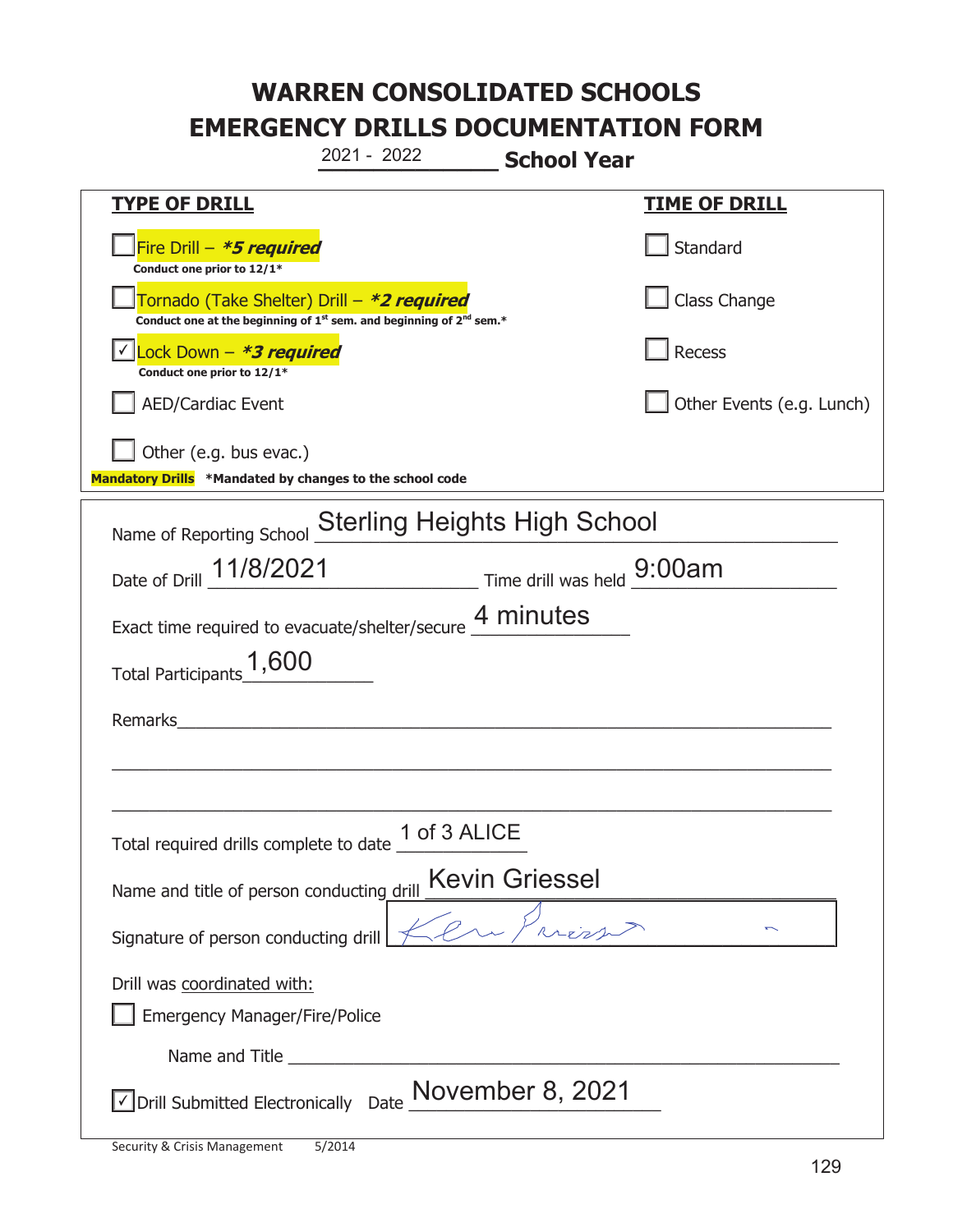**\_\_\_\_\_\_\_\_\_\_\_\_\_ School Year TYPE OF DRILL TIME OF DRILL**  侊Fire Drill – **\*5 required** ✔ **Conduct one prior to 12/1\* Standard** 侊Tornado (Take Shelter) Drill – **\*2 required** Conduct one at the beginning of 1<sup>st</sup> sem. and beginning of 2<sup>nd</sup> sem.\* Class Change 侊Lock Down – **\*3 required Conduct one prior to 12/1\* Recess** AED/Cardiac Event **AED/Cardiac Event Network Network Network Network Network Network Network Network Network Network Network Network Network Network Network Network Network Network Net** Other (e.g. bus evac.) **Mandatory Drills \*Mandated by changes to the school code**  Name of Reporting School Sterling Heights High School Date of Drill  $\overline{\text{October 14, 2021}}$  Time drill was held  $\overline{\text{1:15pm}}$ Exact time required to evacuate/shelter/secure \_\_\_\_\_\_\_\_\_\_\_\_\_\_\_\_\_ 2 minutes, 45 seconds Total Participants  $1,600$ Remarks \_\_\_\_\_\_\_\_\_\_\_\_\_\_\_\_\_\_\_\_\_\_\_\_\_\_\_\_\_\_\_\_\_\_\_\_\_\_\_\_\_\_\_\_\_\_\_\_\_\_\_\_\_\_\_\_\_\_\_\_\_\_\_\_\_\_\_\_\_\_\_\_\_\_\_\_\_ \_\_\_\_\_\_\_\_\_\_\_\_\_\_\_\_\_\_\_\_\_\_\_\_\_\_\_\_\_\_\_\_\_\_\_\_\_\_\_\_\_\_\_\_\_\_\_\_\_\_\_\_\_\_\_\_\_\_\_\_\_\_\_\_\_\_\_\_\_\_\_\_\_\_\_\_\_ Total required drills complete to date  $\frac{2 \text{ of } 5 \text{ Fire}}{2}$ Name and title of person conducting drill Kevin Griessel Signature of person conducting drill Drill was coordinated with:  $\boxed{\checkmark}$  Emergency Manager/Fire/Police Name and Title Officer Mark Campau, SHPD ܆Drill Submitted Electronically Date \_\_\_\_\_\_\_\_\_\_\_\_\_\_\_\_\_\_\_\_\_\_\_\_\_\_\_ 2021 - 2022